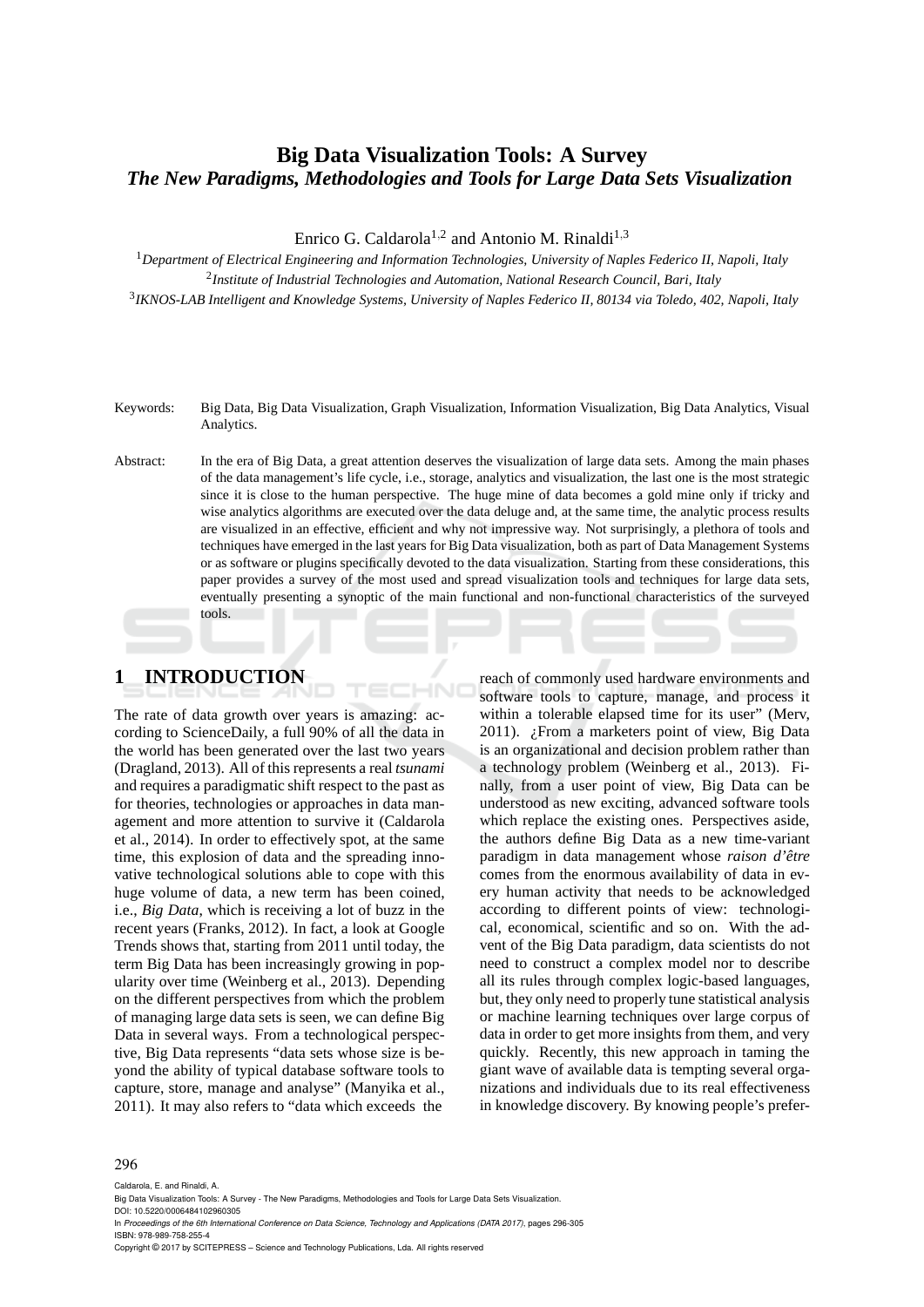ences and opinions, for example, modern enterprises may gain a competitive advantage over competitors, while analysing sensor data from the workshop may helps manufacturers to improve their processes and their performances thus reducing costs and increasing revenue. A study by the Economic Times suggests that large organizations using Big Data analytics outperform competitors, who do not utilize this (Bhanu, 2013). The enthusiasm for the Big Data technologies and the interest of entrepreneurs or researches for such solutions has concerned the complete paramount of tools and frameworks used in the different phases of data life cycle: from the storage to their analysis, cleaning or integration and, of course, their visualization. About this latter, in particular, Data and Information Visualization is becoming strategic for the exploration and explanation of large data sets due to the great impact that data have from a human perspective. In fact, the visualization is the closer phase to the users within the data life cycle's phases, thus, an effective, efficient and impressive representation of the analyzed data may result as important as the analytic process itself. Not by chance, many visualization tools available in the literature, are actually analytics tools whose visualization component become increasingly important. The challenges that the Big Data imperative (Caldarola et al., 2015a) imposes to data management severely impact on data visualization. The "bigness" of large data sets and their complexity in term of heterogeneity contribute to complicate the representation of data (Caldarola et al., 2016; Caldarola et al., 2015b), making the drawing algorithms quite complex: just to make an example, let us consider the popular social network Facebook, in which the nodes represent people and the links represent interpersonal connections; we note that nodes may be accompanied by information such as age, gender, and identity, and links may also have different types, such as colleague relationships, classmate relationships, and family relationships. The effective representation of all the information at the same time is really challenging. The availability of large data coming from human activities, exploration and experiments, together with the investigations of new and efficiently ways of visualizing them, open new perspectives from which to view the world we live in and to make business. The *Infographics* become *Infonomic*, a composite term between the term *Information* and *Economics* that wield information as a real asset, a real opportunity to make business and to discover the world (Caldarola and Rinaldi, 2016).

Taking into account the live interest for Big Data analytics and visualization tools from entrepreneurs and researches, this work goes in the direction of



Figure 1: The Big Data Dimensions.

helping the latter in finding the right tool to use for visualizing large data sets, by characterizing at a general level the Big Data problem and its technological challenges and, then, by surveying the most popular and spread Big Data visualization and visual analytics solutions existing in the literature. This work originates from a similar work by the authors (Caldarola and Rinaldi, 2015), in which a framework from the qualitative analysis of Big Data solutions was proposed. In that case, software solutions to store Big Data were surveyed, while here a similar approach is used for data and information visualization tools.

The remainder of this paper is structured as follows. The second section presents the typical model characterizing the dimensions of Big Data and the technological solution with a focus on the visualization issue. The third section introduces the evaluation framework adopted for the comparison of the Big Data visualization solutions, whereas the fourth section illustrates the results of the comparison carried out on the most widespread existing tools, based on the predefined criteria. Finally, the last section draws the conclusions, summarizing the major findings, and opens new directions for further researches in future works.

### **2 BIG DATA DIMENSIONS AND THE DATA VISUALIZATION**

The concept of Big Data has different dimensions since the term Big does not refer only to the quantity of data but also to the heterogeneity of data sources and to the velocity in analyzing data. A widely spread model to characterize Big Data is that of the 3Vs (Mohanty et al., 2013; Jagadish et al., 2014), depicted in Figure 1, which shows the three fundamental dimensions of Big Data: Volume, Velocity and Variety.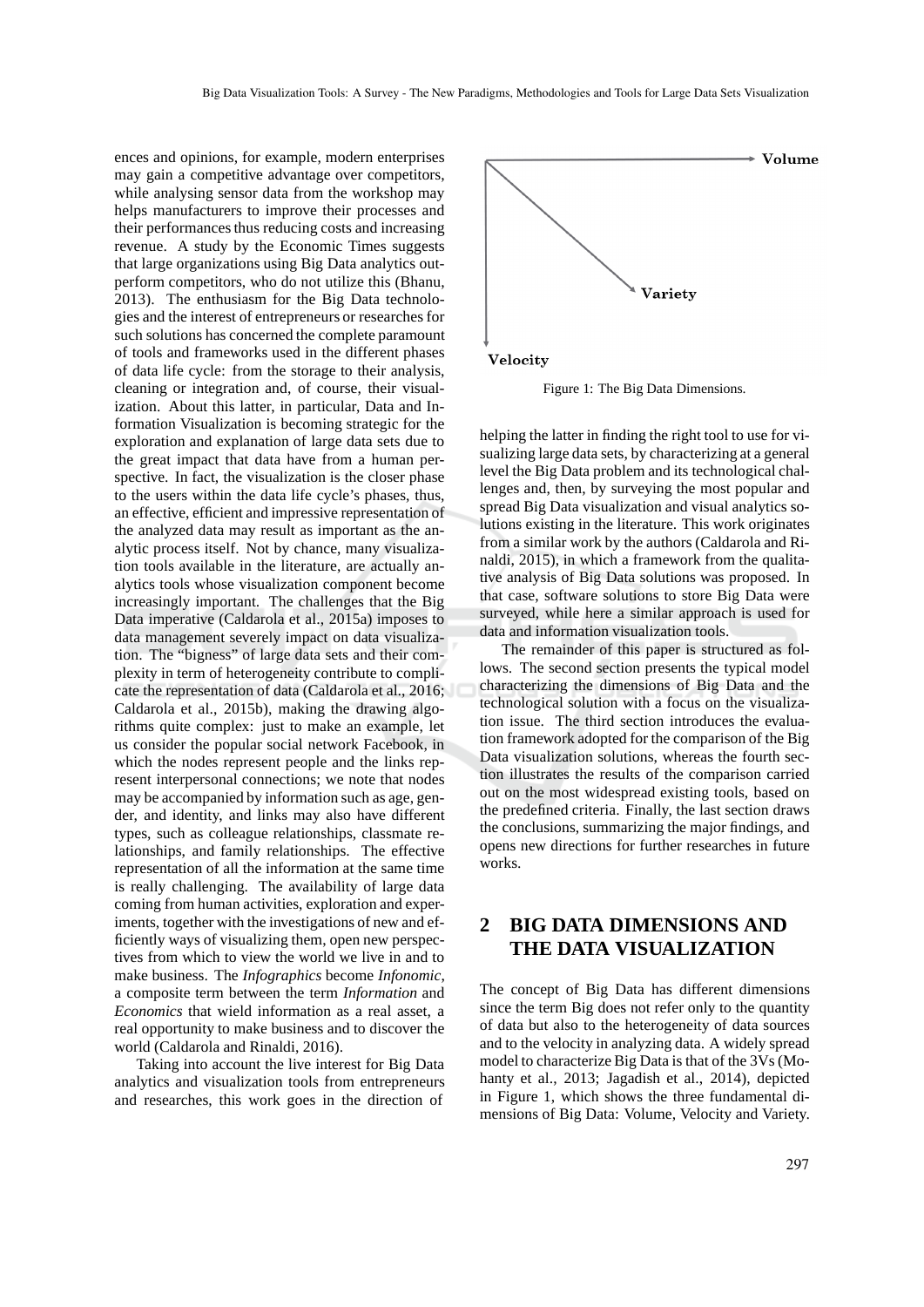Each of the above dimensions make traditional operations in data management more complicated. For example, if the volume increases, the extraction and the storage of data becomes challenging as well as data processing (cleansing, analysis, etc.). Both storage systems and analytics algorithms must be scalable in order to cope with the augmented volume of data in common scenario. In addition, the variety dimension complicates data storage and analysis because of the integration of data with different structures. Figure 2 focuses on two operations in data life cycle, namely, the *analysis* and the *visualization* of data, and tries to sketches the different types of software solutions existing in the literature (together with some examples), along the volume and variety dimensions. The velocity is not taken into consideration here because is out of the scope of this work and it is likely not to affect significantly the visualization task. The figure also provides some sub-concepts and paradigms in Data and Information Visualization that deserves some explanations. If the main goal of *Data Visualization* is to communicate information clearly and efficiently to users, involving the creation and study of the visual representation of data – i.e., "information that has been abstracted in some schematic form, including attributes or variables for the units of information" (Friendly and Denis, 2001) – the *Information Visualization* main task is the study of (interactive) visual representations of abstract data to reinforce human cognition. The abstract data may include both numerical and non-numerical data, such as text and geographic information. Additionally, the figure introduces *Scientific Visualization*. According to (Munzner, 2008), it is possible to distinguish Information Visualization (InfoVis), when the spatial representation is chosen, from Scientific Visualization (SciVis) when the spatial representation is given due to the intrinsic spatial layout of data (e.g., a flow simulation in 3D space, the navigation tools provided by the Sloan Digital Sky Surveys project described later (Eisenstein et al., 2011)). Coming back to the Figure 2, it is possible to distinguish two areas corresponding to the semi-planes of analytics tools and that of visualization tools. Each semi-plane is divided into two regions in turn according to the emphasis given to the dimension of volume or variety of data, this way having four regions corresponding respectively to big data tools for the analysis of large data set, the business intelligent tools for data mining of heterogeneous data, data visualization tools used for visualization exploration and, finally, information visualization tools used for the interactive visual exploration of data. Undoubtedly, all the regions have overlapping zones, particularly the analytics and visualization areas along both the volume and the variety axes. This is not surprisingly, due to the widespread tools that combine the analytics functionalities with visualization capabilities. In this regard, along the volume dimension it is possible to cite, on the one hand software environments for numerical and statistical computing and graphics (e.g., Matlab, R, etc.), mostly devoted to analysis and data processing tasks, and, on the other hand, data visualization tools equipped with connectors to mainstream computing environments (e.g., RNeo4J, Statnet, etc.). With respect to the variety axis, to the overlapping zone depicted in figure 2 belong all such Business Intelligent tools, which aim at adopting sophisticated pictorial solutions in order to reinforce the human cognition and make analytics via graphical widgets (Visual analytics). With the depicted schema in mind, in the following section technical and non technical criteria used for comparing the surveyed tools, one in its own category, have been individuated and further discussed.

## **3 THE SURVEY OF THE ANALYSED SOLUTIONS**

Having described the main categories characterizing the existing tools for large data visualization, this section reports a survey of the most spread solutions with a description of the evaluation criteria listed as follow, each of them trying to answer to a specific question:

- 1. *Scope*. It informs about the *usage* or the *scope* of the tool, in other words it tries to answer the following question: *Is the tool for presentation or developer (or both)*. Among the surveyed solutions we distinguish two main categories, i.e., *presentation* tools, mostly used for presentation purpose through desktop (stand-alone) or web-based application, and *development* tools, mostly software libraries (APIs) or programming language modules (e.g., Python or Java module), mostly used for extending an application by using methods and routines provided *ad hoc* by the library;
- 2. *Software Category*. It represents the typology of the analysed solution. It distinguishes between desktop application (stand-alone app without any mechanism for extending it), Web-based application or services, software library (e.g., Javascript library for the web), software framework (i.e., a complex software application with a plugin or add-ons based mechanism to extend it in order to connect the framework to existing solution for data storage or analytics);
- 3. *Visualization structure*. It answers the question: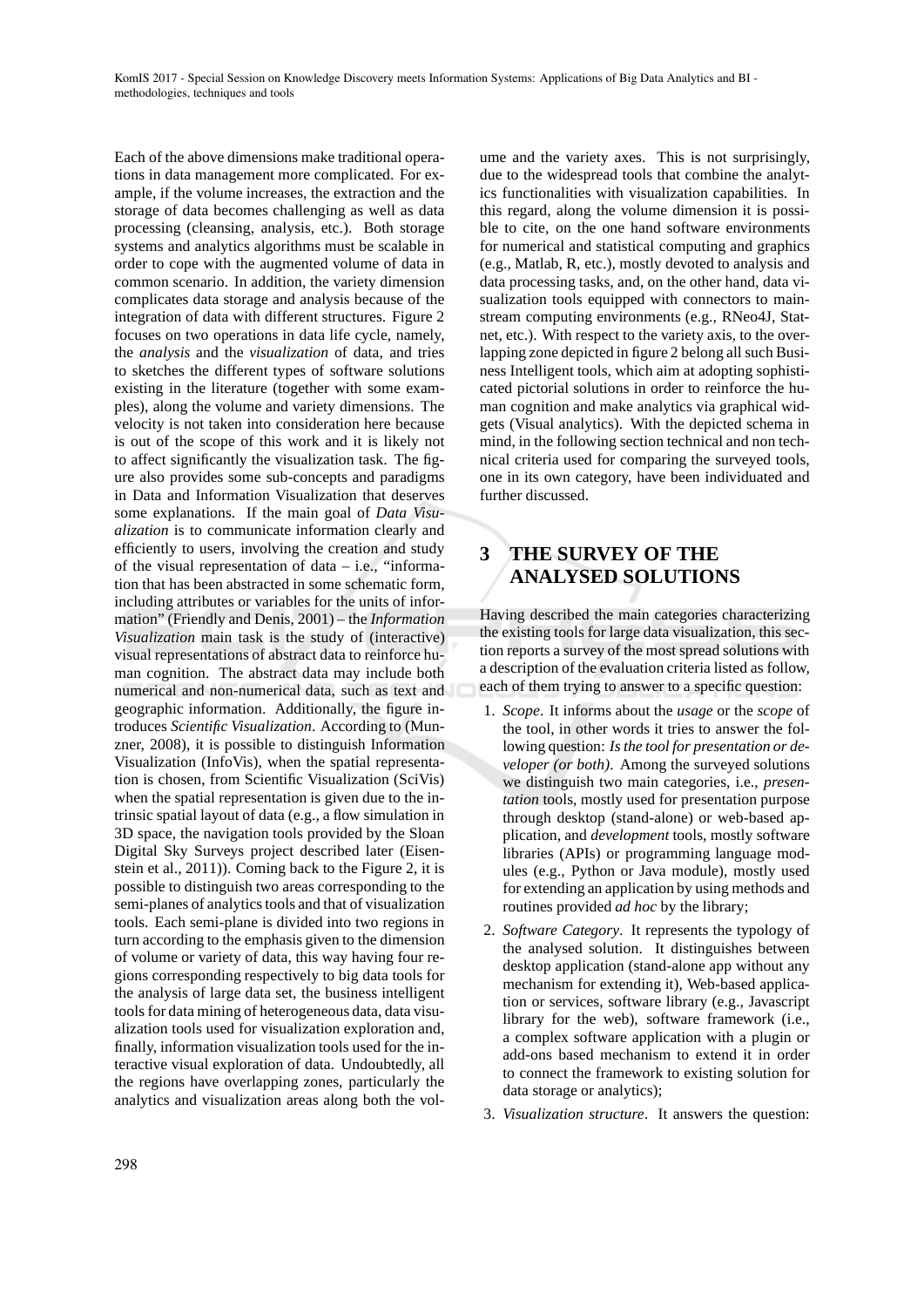

*What kind of graphical object the tool is cut out for?* Thus, it informs about the main graphical object or widget supported by the tool. Many solutions are not limited to a single graphical object but generally, there is one or more the one widgets the tool is cut off. For example, Plottly is cut off for chart widgets, while Polymaps for maps;

- 4. *Operating System, O.S.* The operating system (e.g., Linux, Windows, Mac OS X) on which the tool runs, or if it is web-based;
- 5. *License*. This informs about the license of the solution: commercial and open source under various licenses (Apache License, GNU GPL, etc.);
- 6. *Scalability*. This criterion is about the mechanisms for horizontally scaling the tools in order to support very large data set. Some of the solutions concern, for example, the possibility to connect the software to an Hadoop instance running over a large dataset or using the cloud according to the pay-as-you formula;
- 7. *Extendibility*. This criterion is about the mechanisms for extending the tool throughout add-ons or plugins mechanism, and also the possibility to connect it to existing storage solution. For example, Plottly can be connected to Matlab, R, by

means of specific client connectors, while by using the Javascript APIs, it can be programmatically extended in different ways;

8. *Latest Release version and Date*. It tries to figure out if the solution is up to dated or not. If the latest release date is not recent, the product may no longer be supported.

All the information above have been extracted from the official websites of each solution surveyed, if immediately available from the website sections, otherwise they are omitted. Table 1 reports the evaluation criteria for 36 software tools for data visualization, each of them has been briefly described in the next sub section.

### **3.1 The Surveyed Tools**

The software tools collected in this survey have been grouped into four subsections according to the schema depicted in figure 2 and described as follows.

#### **3.1.1 Information Visualization Tools**

To the South East region of figure 2 belong interactive visualization tools and dashboards together with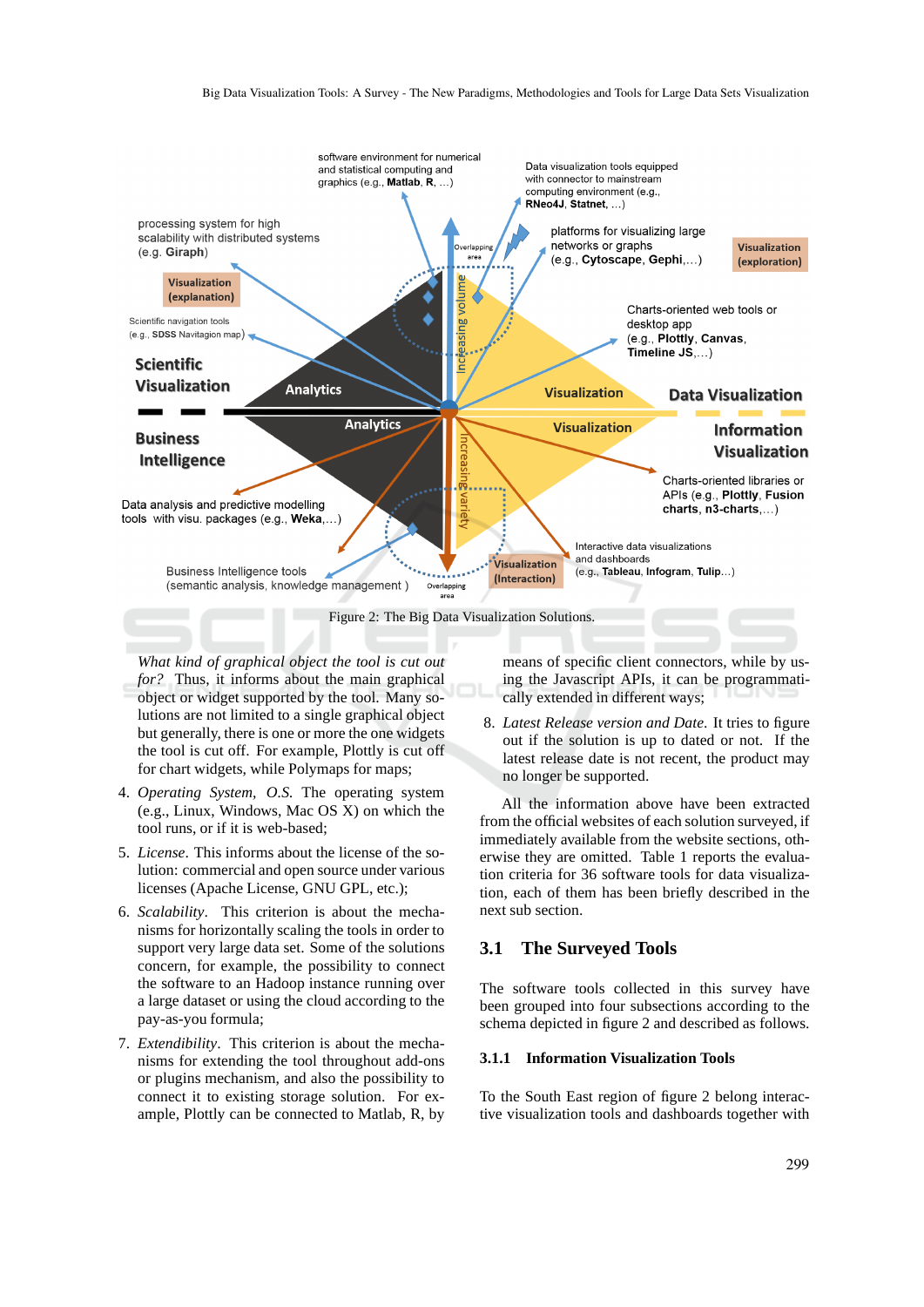charts-oriented libraries or APIs, categorized as *Information Visualization* tools or modules. In the following paragraphs the surveyed tools belonging to this category are briefly outlined.

Tableau<sup>1</sup> is the big data visualization tool for corporate, which allows to create charts, graphs, maps and many other graphics. It is cut off for charts and is based on a desktop application available for visual analytics. Along with the Desktop edition, a server solution lets the user to visualize reports online and on mobile app. In this case a cloud hosted service is also an option, which allows the customer to install the solution on premises.

**Infogram**<sup>2</sup> offers several interactive charts and numerous maps to help user in visualizing data in a pleasant way. The tools is cut off for charts objects including column, bar, pie, or word cloud. It belongs to Infographic software category since the user can even add a map to her infographic creating impressive report. Infogram supports team accounts for media publishers and for journalists, branded designs for companies and classroom accounts for educational projects.

**ChartBlocks**<sup>3</sup> ChartBlocks is an online tool that requires no coding, and builds visualizations from spreadsheets, databases and live feeds. Chart are created under the hood in HTML5 by using the JavaScript library D3.js. Being web-based this tools creates charts and widgets compatible with any screen size and device. It is also possible to embed charts in any web page and share it on Twitter and Facebook.

To this category also belong libraries or modules for creating chart or graphical widgets mostly inside web applications using Javascript objects and functions such as:

**Plottly**<sup>4</sup> , which is a tool for creating sharp and slick chart starting from a simple spreadsheet. Various important comapanies use Plottly, for example, Google and also the U.S. Air Force, Goji and The New York University. Plottly is mainly a web tool but offers an API for different languages that include JavaScript and Python.

**D3.js**<sup>5</sup> is a JavaScript library for manipulating documents based on data. D3 helps users to encapsulate data in HTML, SVG, and CSS files. D3s emphasis on web standards gives the user the full capabilities of modern browsers without using a proprietary framework, combining powerful visualization components and a data-driven approach to DOM manipulation.

Ember Charts<sup>6</sup> is based on the Ember.js framework and uses D3.js under the hood. Ember Charts features time series, bar, pie and scatter charts. It can be easily extended, provides best practices and interactivity and is robust when fed bad data.

**Google charts**<sup>7</sup> Google Charts is a Java library running on HTML5 and SVG and aims at Android, iOS and total cross-browser compatibility, including older Internet Explorer versions supported via VML. All the charts created are interactive and some are even zoomable. Google Charts is very user friendly and their site features a really nice and comprehensive gallery where users can see the kind of visualizations and interactions they need.

**FusionCharts**<sup>8</sup> the most comprehensive JavaScript charting library, and includes over 90 charts and 900 maps. FusionCharts integrates easily with libraries like jQuery, frameworks like AngularJS and React, and languages like ASP.NET and PHP. FusionCharts supports JSON and XML data, and is able to export charts in a multitude of formats: PNG, JPEG, SVG and PDF.

chart.js<sup>9</sup>, is an open source, tiny, fast, easy to use, library supporting six chart types: doughnut, pie, polar, line, bar and radar. Chart.js uses HTML5 Canvas and ships with polyfills for IE6/7 support.

Leaflet<sup>10</sup>, is an open-source and light-weight Javascript library cut off for maps, which leverages OpenStreetMap data and adds HTML5/CSS3 visualizations and interactivity on top to ensure everything is responsive and mobile ready. It is possible to use their extensive plugin repository to add heatmaps, masks and animated markers.

**Chartist.js**<sup>11</sup> is a JavaScript charting libraries, which leverages Sass and styles customizable Chartist provides a separation of concerns between CSS styles and JavaScript functions, and its SVG output is responsive, media query based and DPI independent. Chartist.js can be integrated easily with AngularJS, React, Meteor, Ember and WordPress through a wide range of wrapper libraries.

**n3-charts**<sup>12</sup>, is a Java script library for data visualization built on D3.js. It offers simple and interactive charts,

**Sigma JS**<sup>13</sup> is a library that offers interactiv-

- <sup>8</sup>http://www.fusioncharts.com/
- <sup>9</sup>http://www.chartjs.org/
- <sup>10</sup>http://leafletjs.com/

<sup>1</sup>https://www.tableau.com/products

<sup>2</sup>https://infogr.am/

<sup>3</sup>http://www.chartblocks.com/en/

<sup>4</sup>https://plot.ly/

<sup>5</sup>https://d3js.org/

<sup>6</sup>http://addepar.github.io/ember-charts/

<sup>7</sup>https://developers.google.com/chart/

<sup>11</sup>https://gionkunz.github.io/chartist-js/

<sup>12</sup>https://github.com/n3-charts

<sup>13</sup>http://sigmajs.org/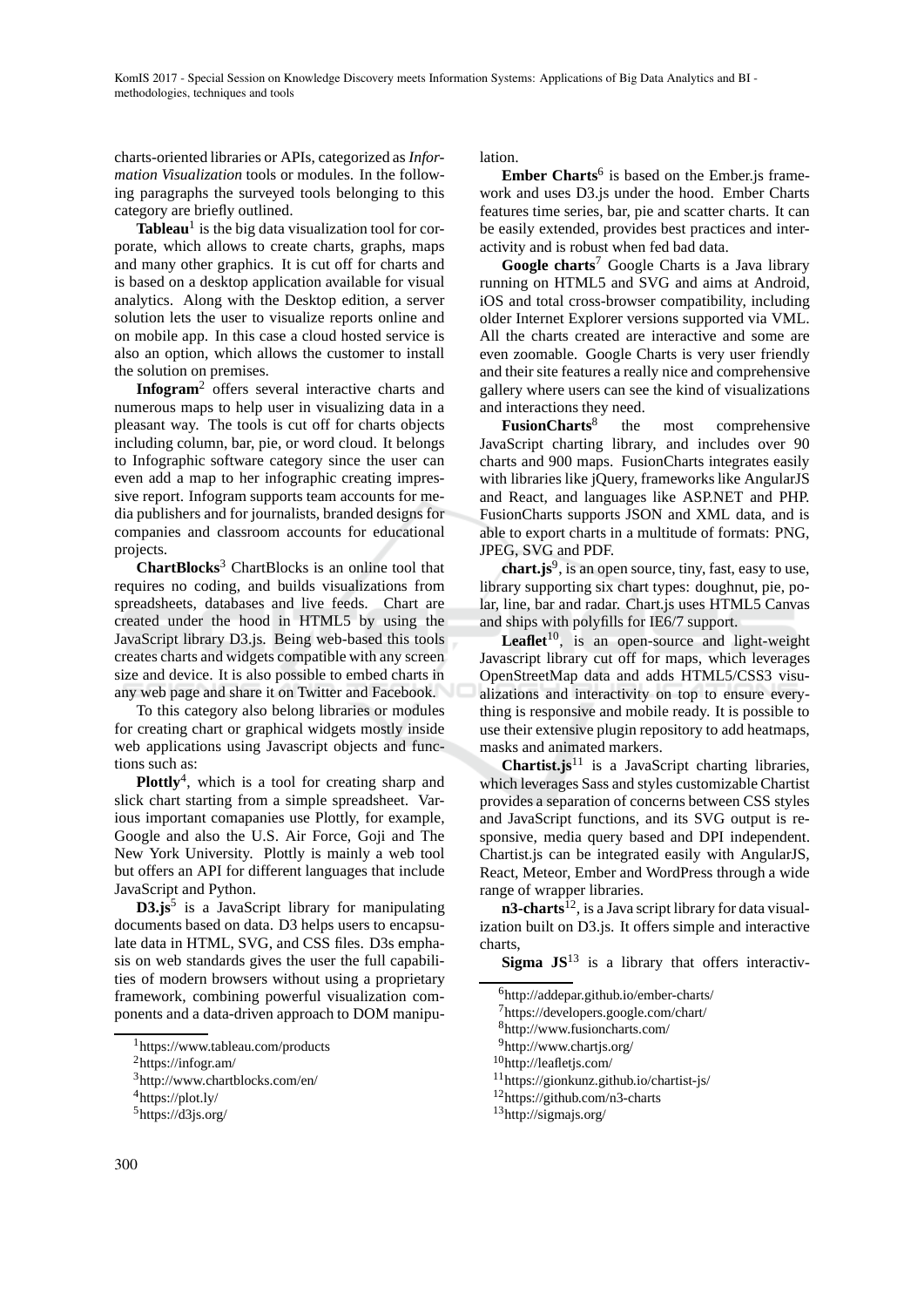ity with mouse and touch support, refreshing and rescaling, and renders on WebGL by default with an HTML5 Canvas fallback. The two data formats of choice are JSON and GEXF. Their plugin assortment for interactivity is massive. Sigma JS is a rendering engine specialized on drawing networks and graphs on web pages with a high customizability. Is scales well by supporting Big Data network.

**Polymaps**14, is a Javascript library for visualizing maps. Polymaps uses SVG to represent geographical data from country-wide level all the way down to local street. the user can use CSS rules to style her visualization and data can be easily interpreted by Polymaps via the GeoJSON standard. This tool is particularly interesting when creating heatmaps. All the maps can be interactive and it is possible to visualize cartography from OpenStreetMap, CloudMade, Bing and many other maps providers.

**Processing.js**15, is a JavaScript library that sits on top of the Processing visual programming language. As every JavaSript library is, Processing.js is web oriented and lets the user bring the Processing power to her web pages. It requires an HTML5-compatible browser.

**dygraphs**<sup>16</sup> is a fast, flexible open source JavaScript charting library. It allows users to explore and interpret dense data sets. All the charts are interactive: it can be used mouse over to highlight individual values, or click and drag to zoom. It is possible to change the number and hit enter to adjust the averaging period. Dygraphs handles huge data sets: plots millions of points without getting bogged down.

#### **3.1.2 Data Visualization Tools**

Within the North East region of figure 2, have been collected charts-oriented web tools or desktop applications together with platforms for visualizing large networks or graphs and data visualization tools equipped with connectors for interfacing them to the mainstream computing environments such as Matlab or R. To this category also belong Plottly already described and the following surveyed tools:

**Timeline**<sup>17</sup>, is an open-source tool that enables anyone to build visually rich, interactive timelines. It is possible to create a timeline using nothing more than a Google spreadsheet. Experts can use their JSON skills to create custom installations, while keeping TimelineJS's core functionality.

**Canvas**18, is a Javascript charting library with a simple API design and comes with a bunch of themes. It is a lot faster than the conventional SVG or Flash charts. It also comes with a responsive design so that it can run on various devices like Android, iPhone, Tablets, Windows, Mac etc. The chart gallery consists of 24 different types of charts. Canvas can render 100000 data points in just 100 milliseconds. Therefore, it represents a high-performance javascript chart, between the other libraries existing in the literature. This tool is free for non-commercial usage.

**Commetrix**19, is a Software Framework for Dynamic Network Visualization and Analysis that supports Community Moderators, Members, and Network Researchers. Commetrix is an exploratory analysis tool for dynamic network data. Its connectors can conveniently read all sources of accessible network data, like co-authorship or business process networks. Still, the focus is on analyzing evolving patterns of electronic communication, including e-mail, discussions, voice over IP, and instant messaging.

Specifically concerning the graphs or networks representation the list of surveyed tools is the following:

**Cuttlefish**20, is a network workbench application that visualizes the networks with some of the best known layout algorithms. It allows detailed visualizations of the network data, interactive manipulation of the layout, graph edition and process visualization as well as different input methods and outputs in TeX using Tikz and PSTricks. It can be downloaded as jar archive and can used with Gephi too.

**Cytoscape**<sup>21</sup> (Shannon et al., 2003), is an open source software platform for visualizing molecular interaction networks and biological pathways and integrating these networks with annotations, gene expression profiles and other state data. Although Cytoscape was originally designed for biological research, now it is a general platform for complex network analysis and visualization. Its core distribution provides a basic set of features for data integration, analysis, and visualization. Additional features are available as Apps (formerly called Plugins) making Cytoscape easily extendible. Apps are available for network and molecular profiling analyses, new layouts, additional file format support, scripting, and connection with databases. Most of the Apps are freely available from Cytoscape App Store.

**Gephi**<sup>22</sup> (Bastian et al., 2009) is an interactive vi-

<sup>14</sup>http://polymaps.org/

<sup>15</sup>http://processingjs.org/

<sup>16</sup>http://dygraphs.com/

<sup>17</sup>http://timeline.knightlab.com/

<sup>18</sup>http://canvasjs.com/

<sup>19</sup>http://www.commetrix.de/

<sup>20</sup>http://cuttlefish.sourceforge.net/

<sup>21</sup>http://www.cytoscape.org

<sup>22</sup>https://gephi.org/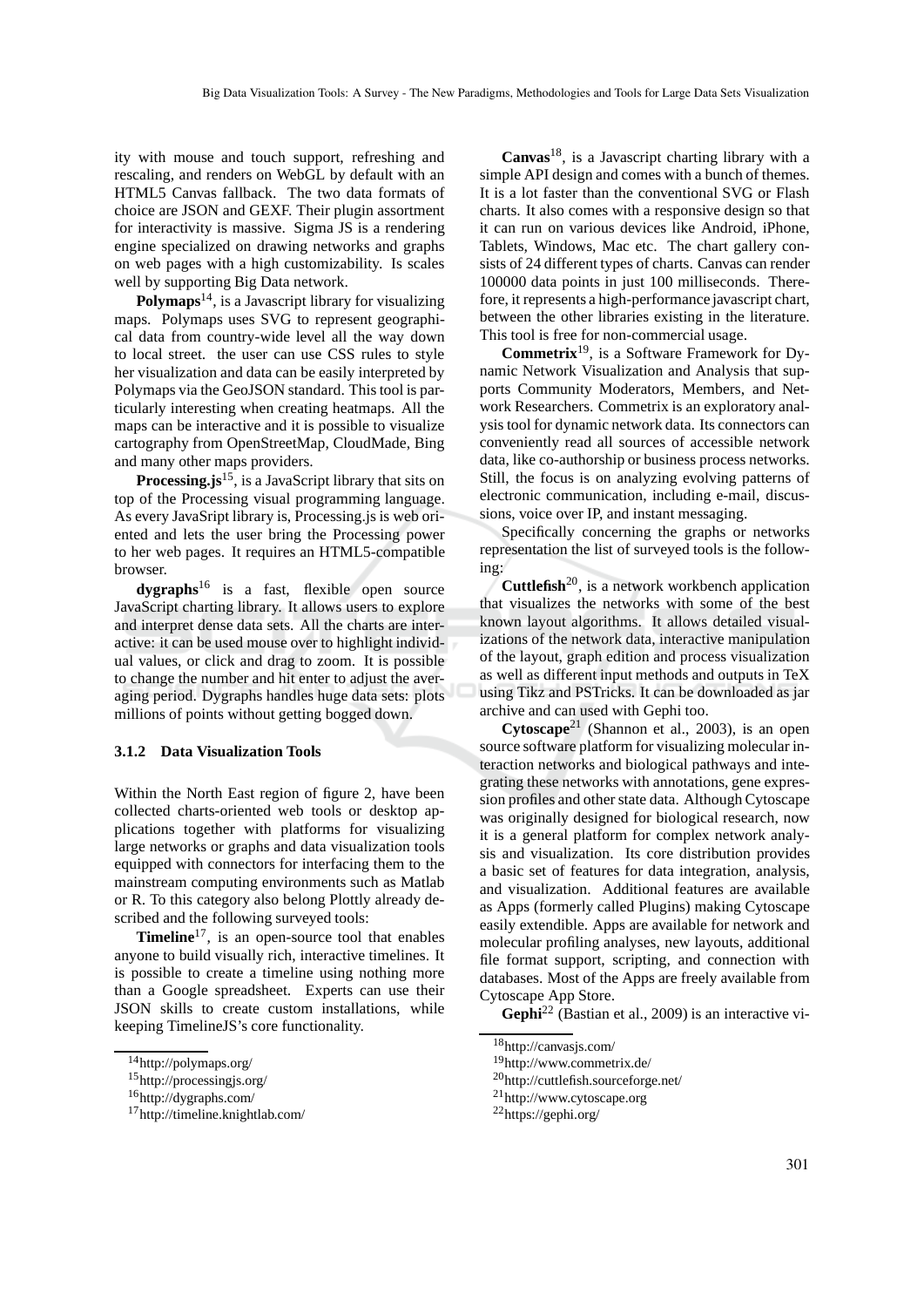sualization and exploration platform for all kinds of networks and complex systems, dynamic and hierarchical graphs. Runs on Windows, Linux and Mac OS X and is open-source and free. Gephi is a tool for people that have to explore and understand graphs. Like Photoshop but for data, the user interacts with the representation, manipulate the structures, shapes and colors to reveal hidden properties.

**Graph-tool**<sup>23</sup> (Peixoto, 2014), is an efficient Python module for manipulation and statistical analysis of graphs (a.k.a. networks). Contrary to most other python modules with similar functionality, the core data structures and algorithms are implemented in C++, making extensive use of template metaprogramming, based heavily on the Boost Graph Library. Graph-tool has its own layout algorithms and versatile, interactive drawing routines based on cairo and GTK+, but it can also work as a very comfortable interface to the excellent graphviz package.

**Graphviz**<sup>24</sup> (Gansner and North, 2000), is an open source graph visualization software used for representing structural information as diagrams of abstract graphs and networks. The Graphviz layout programs take descriptions of graphs in a simple text language, and make diagrams in useful formats, such as images and SVG for web pages, PDF or Postscript for inclusion in other documents; or display in an interactive graph browser. Graphviz has many useful features for concrete diagrams, such as options for colors, fonts, tabular node layouts, line styles, hyperlinks, and custom shapes.

**JUNG**<sup>25</sup> (Java Universal Network/Graph Framework) (O'Madadhain et al., 2005) is a software library that provides a common and extensible language for the modelling, analysis, and visualization of data that can be represented as a graph or network. The JUNG architecture is designed to support a variety of representations of entities and their relations, such as directed and undirected graphs, multi-modal graphs, graphs with parallel edges, and hypergraphs. It provides a mechanism for annotating graphs, entities, and relations with metadata.

**Keynetiq**26, is a platform for Organizational Network Analysis. It is cut off to design maps, visualize and analyze networks of people and relations between them, revealing how organizations really operate in day-to-day business. It provide a complete range of services ranging from the analysis of your objectives and the design of an ONA study, implementation of the Keynetiq tool, coordination of data gathering and

administration of the platform, right up to a full analysis of your organizational network and a detailed report complete with an action plan.

Netlytic<sup>27</sup>, is a cloud-based text and social networks analyzer that can automatically summarize large volumes of text and discover social networks from online conversations on social media sites such as Twitter, Youtube, blogs, online forums and chats. Multi-tier subscription including free version.

**NetMiner<sup>28</sup>** (Ghim et al., 2014) is an application software for exploratory analysis and visualization of large network data based on SNA. It has embed internal Python-based script engine which equipped with the automatic Script Generator. NetMiner 4 license for coursework is provided to students and teachers.

**Network Workbench**29, is a Large-Scale Network Analysis, Modeling and Visualization Toolkit for Biomedical, Social Science and Physics Research. This project will design, evaluate, and operate a distributed, shared resources environment for large-scale network analysis, modeling, and visualization, named Network Workbench (NWB).

**NodeXL**<sup>30</sup> (Smith et al., 2009), is a free, opensource template for Microsoft Excel that makes it easy to explore network graphs. With NodeXL, users can enter a network edge list in a worksheet, click a button and see a graph, all in the environment of the Excel window. It provides flexible import and export graphs in GraphML, Pajek, UCINet, and matrix formats. Furthermore, it allows direct connections to Social Networks such as Twitter, YouTube, Flickr,etc., and, by using one of several available plug-ins, it is able to import networks from Facebook, Exchange, Wikis and WWW hyperlinks.

**Pajek**<sup>31</sup> (Smith et al., 2009) is a software, for Windows, based on the motivation that there exist several sources of large networks that are already in machine-readable form. Pajek provides tools for analysis and visualization of such networks: collaboration networks, organic molecule in chemistry, protein receptor interaction networks, genealogies, Internet networks, citation networks, diffusion (AIDS, news, innovations) networks, data-mining (2-mode networks), etc. It is extensively used in academic research.

**Statnet**<sup>32</sup> (Handcock et al., 2008) is a suite of software packages in R for network analysis of the statistical modeling of networks. The analytic framework is based on Exponential family Random Graph Mod-

<sup>23</sup>https://graph-tool.skewed.de/

<sup>24</sup>http://graphviz.org/

<sup>25</sup>http://jung.sourceforge.net/

<sup>26</sup>https://www.keynetiq.com/

<sup>27</sup>https://netlytic.org/home/

<sup>28</sup>http://www.netminer.com/main/main-read.do

<sup>29</sup>http://nwb.cns.iu.edu/

<sup>30</sup>http://nodexl.codeplex.com/

<sup>31</sup>http://mrvar.fdv.uni-lj.si/pajek/

<sup>32</sup>http://statnetproject.org/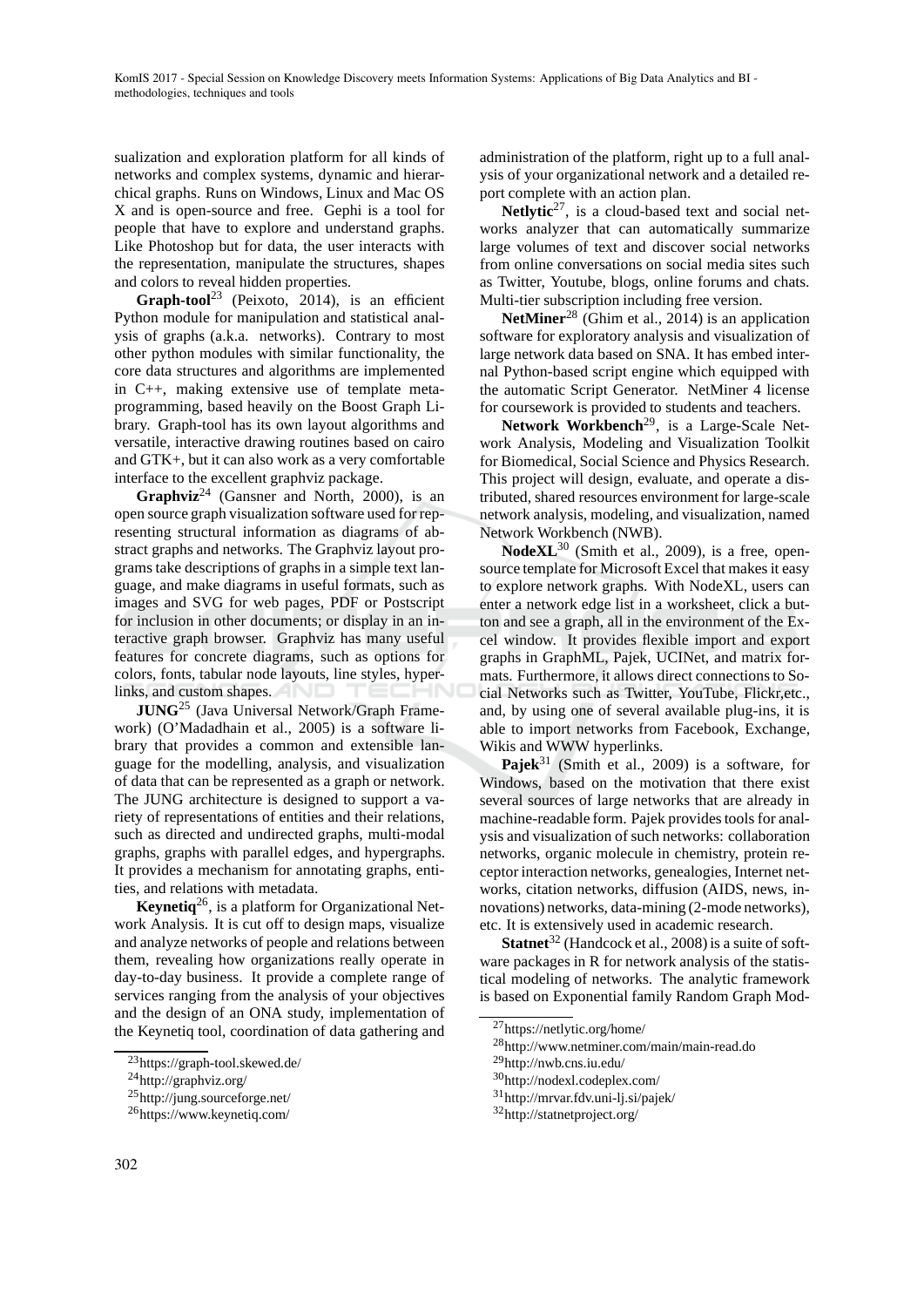els (ergm). It provides a comprehensive framework for ergm-based network modelling, including tools for model estimation, model evaluation, model-based network simulation, and network visualization. This broad functionality is powered by a central Markov chain Monte Carlo (MCMC) algorithm.

**Tulip**<sup>33</sup> (Auber, 2004) is an information visualisation framework dedicated to the analysis and visualisation of relational data. It aims to provide the developer with a complete library, supporting the design of interactive information visualisation. Written in C++ the framework enables the development of algorithms, visual encodings, interaction techniques, data models, and domain-specific visualisations. One of the goal of Tulip is to facilitate the reuse of components and allows the developers to focus on programming their application. This development pipeline makes the framework efficient for research prototyping as well as the development of end-user applications.

**Visone**<sup>34</sup> (Baur et al., 2001) is a software for the visual creation, transformation, exploration, analysis, and representation of network data, jointly developed at the University of Konstanz and the Karlsruhe Institute of Technology The main purpose of the Visone software is to empower researchers in the social sciences to analyze and visualize network data in an integrated fashion. Potential applications range from sociometry to bibliometrics and web analysis.

#### **3.1.3 Scientific Visualization Tools**

Within the North West region of figure 2, have been collected the tools for Scientific Visualization such as processing system for high scalability with distributed systems (e.g., Giraph) and other specific scientific tools like the SDSS Navigation map from the SDSS project. This category has been added in this work for the sake of completeness but it is beyond the scope of this survey, because Scientific Visualization tools (like SDSS Navigation map) are created *ad hoc* within scientific research projects to address specific needs inside the researchers community, while the focus of this survey is on the general purpose tools landscape. For this reason, this section does not provide any tools other than the already mentioned ones.

#### **3.1.4 Business Intelligent and Visualization Tools**

Within the South West area of figure 2, have been collected the tools for business Intelligent and visualiza-

tion, for data analysis and predictive modelling with visualization packages such as Weka and the following

**SocNetV**<sup>35</sup> (Social Networks Visualizer) (Kalamaras, 2014) is a cross-platform, user-friendly tool for the analysis and visualization of Social Networks. It lets the user to construct networks (mathematical graphs) on a virtual canvas, or load networks of various formats (GraphML, GraphViz, Adjacency, Pajek, UCINET, etc). Also, SocNetV enables you to modify the social networks, analyse their social and mathematical properties and apply visualization layouts.

**Sentinel Visualizer<sup>36</sup>** is used for Advanced Link Analysis, Data Visualization, Geospatial Mapping, and SNA. Its database driven data visualization platform lets the user quickly see multi-level links among entities and model different relationship types. Advanced drawing and redrawing features generate optimized views to highlight the most important entities.

### **4 CONCLUSIONS**

This work has provided a first evaluation of the most spread solutions existing in the Big Data visualization landscape. As shown in the previous sections, a great number of solutions are open-source projects demonstrating the great interest that the community of developers has in such topics. At the same time, the work has highlighted the flexibility of the most part of tools that are generally multi-platform or programming language agnostic as they are provided with HTTP Restfull APIs which allow clients to easily access them. In other cases, the great availability of APIs written in the most popular programming languages (in most cases developed by third parties as depending or separate projects) contribute yet to ease the interoperability between the client tools and the back-end store database or mainstream analytics and computing tools. Future works can be directed to different objectives. On the one hand, it can be improved the evaluation framework by adding other criteria not yet considered in this work, like the security and trustiness of data, and a quantitative analysis over the scalability performances. These criteria will be useful to choose one solution over another. On the other hand, new but complementary study can be approached by surveying the technological solutions existing to deal with other challenges of Big Data, such as: analytics, heterogeneity, timeliness, integration and transfer.

<sup>33</sup>http://tulip.labri.fr/TulipDrupal/

<sup>34</sup>http://visone.info/html/demo.html

<sup>35</sup>http://socnetv.org/

<sup>36</sup>http://www.fmsasg.com/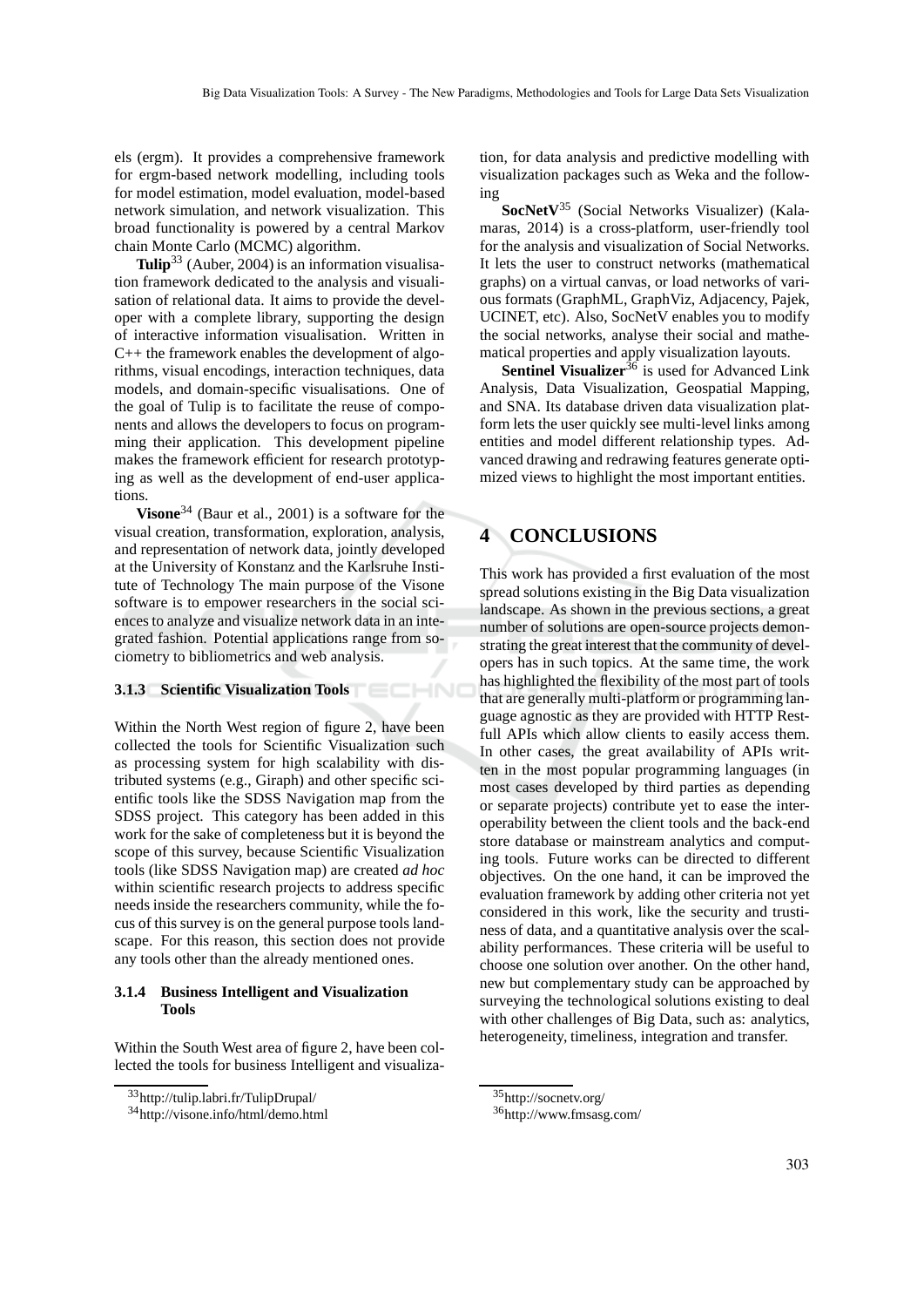KomIS 2017 - Special Session on Knowledge Discovery meets Information Systems: Applications of Big Data Analytics and BI methodologies, techniques and tools

### **REFERENCES**

- Auber, D. (2004). Tulip : A huge graph visualisation framework. In Mutzel, P. and Junger, M., editors, *Graph Drawing Software*, Mathematics and Visualization, pages 105–126. Springer Berlin Heidelberg.
- Bastian, M., Heymann, S., Jacomy, M., et al. (2009). Gephi: an open source software for exploring and manipulating networks. *ICWSM*, 8:361–362.
- Baur, M., Benkert, M., Brandes, U., Cornelsen, S., Gaertler, M., Köpf, B., Lerner, J., and Wagner, D. (2001). Visone software for visual social network analysis. In *International Symposium on Graph Drawing*, pages 463–464. Springer.
- Bhanu, S. (2013). Companies adopting big data analytics to deal with challenges. *The Economic Times*.
- Caldarola, E. G., Picariello, A., and Castelluccia, D. (2015a). Modern enterprises in the bubble: Why big data matters. *ACM SIGSOFT Software Engineering Notes*, 40(1):1–4.
- Caldarola, E. G., Picariello, A., and Rinaldi, A. M. (2015b). Experiences in wordnet visualization with labeled graph databases. In *International Joint Conference on Knowledge Discovery, Knowledge Engineering, and Knowledge Management*, pages 80–99. Springer.
- Caldarola, E. G., Picariello, A., Rinaldi, A. M., and Sacco, M. (2016). Exploration and visualization of big graphs - the dbpedia case study. In *Proceedings of the 8th International Joint Conference on Knowledge Discovery, Knowledge Engineering and Knowledge Management - Volume 1: KDIR, (IC3K 2016)*, pages 257–264.
- Caldarola, E. G. and Rinaldi, A. M. (2015). Big data: A survey - the new paradigms, methodologies and tools. In *Proceedings of 4th International Conference on Data Management Technologies and Applications*, pages 362–370.
- Caldarola, E. G. and Rinaldi, A. M. (2016). Improving the visualization of wordnet large lexical database through semantic tag clouds. In *Big Data (BigData Congress), 2016 IEEE International Congress on*, pages 34–41. IEEE.
- Caldarola, E. G., Sacco, M., and Terkaj, W. (2014). Big data: The current wave front of the tsunami. *ACS Applied Computer Science*, 10(4):7–18.
- Dragland, Å. (2013). Big data ? for better or worse. Sci*enceDaily*.
- Eisenstein, D. J., Weinberg, D. H., Agol, E., Aihara, H., Prieto, C. A., Anderson, S. F., Arns, J. A., Aubourg, E., ´ Bailey, S., Balbinot, E., et al. (2011). Sdss-iii: Massive spectroscopic surveys of the distant universe, the milky way, and extra-solar planetary systems. *The Astronomical Journal*, 142(3):72.
- Franks, B. (2012). *Taming the big data tidal wave: Finding opportunities in huge data streams with advanced analytics*, volume 56. John Wiley & Sons.
- Friendly, M. and Denis, D. J. (2001). Milestones in the history of thematic cartography, statistical graphics, and data visualization. *URL http://www.datavis.ca/milestones*.
- Gansner, E. R. and North, S. C. (2000). An open graph visualization system and its applications to software engineering. *SOFTWARE - PRACTICE AND EXPE-RIENCE*, 30(11):1203–1233.
- Ghim, G. H., Cho, N., and Seo, J. (2014). Netminer. *Encyclopedia of Social Network Analysis and Mining*, pages 1025–1037.
- Handcock, M. S., Hunter, D. R., Butts, C. T., Goodreau, S. M., and Morris, M. (2008). statnet: Software tools for the representation, visualization, analysis and simulation of network data. *Journal of statistical software*, 24(1):1548.
- Jagadish, H., Gehrke, J., Labrinidis, A., Papakonstantinou, Y., Patel, J. M., Ramakrishnan, R., and Shahabi, C. (2014). Big data and its technical challenges. *Communications of the ACM*, 57(7):86–94.
- Kalamaras, D. (2014). The socnetv manual. *Social Network Visualize SocNetV*.
- Manyika, J., Chui, M., Brown, B., Bughin, J., Dobbs, R., Roxburgh, C., Byers, A. H., and Institute, M. G. (2011). Big data: The next frontier for innovation, competition, and productivity.
- Merv, A. (2011). Big data. *Teradata Magazine Online*, Q1.
- Mohanty, S., Jagadeesh, M., and Srivatsa, H. (2013). *Big Data Imperatives: Enterprise ?Big Data?Warehouse,?BI?Implementations and Analytics*. Apress.
- Munzner, T. (2008). Process and pitfalls in writing information visualization research papers. In *Information visualization*, pages 134–153. Springer.
- O'Madadhain, J., Fisher, D., Smyth, P., White, S., and Boey, Y.-B. (2005). Analysis and visualization of network data using jung. *Journal of Statistical Software*, 10(2):1–35.
- Peixoto, T. P. (2014). The graph-tool python library. *figshare*.
- Shannon, P., Markiel, A., Ozier, O., Baliga, N. S., Wang, J. T., Ramage, D., Amin, N., Schwikowski, B., and Ideker, T. (2003). Cytoscape: a software environment for integrated models of biomolecular interaction networks. *Genome research*, 13(11):2498–2504.
- Smith, M. A., Shneiderman, B., Milic-Frayling, N., Mendes Rodrigues, E., Barash, V., Dunne, C., Capone, T., Perer, A., and Gleave, E. (2009). Analyzing (social media) networks with nodexl. In *Proceedings of the Fourth International Conference on Com*munities and Technologies, C&T '09, pages 255– 264, New York, NY, USA. ACM.
- Weinberg, B. D., Davis, L., and Berger, P. D. (2013). Perspectives on big data. *Journal of Marketing Analytics*, 1(4):187–201.